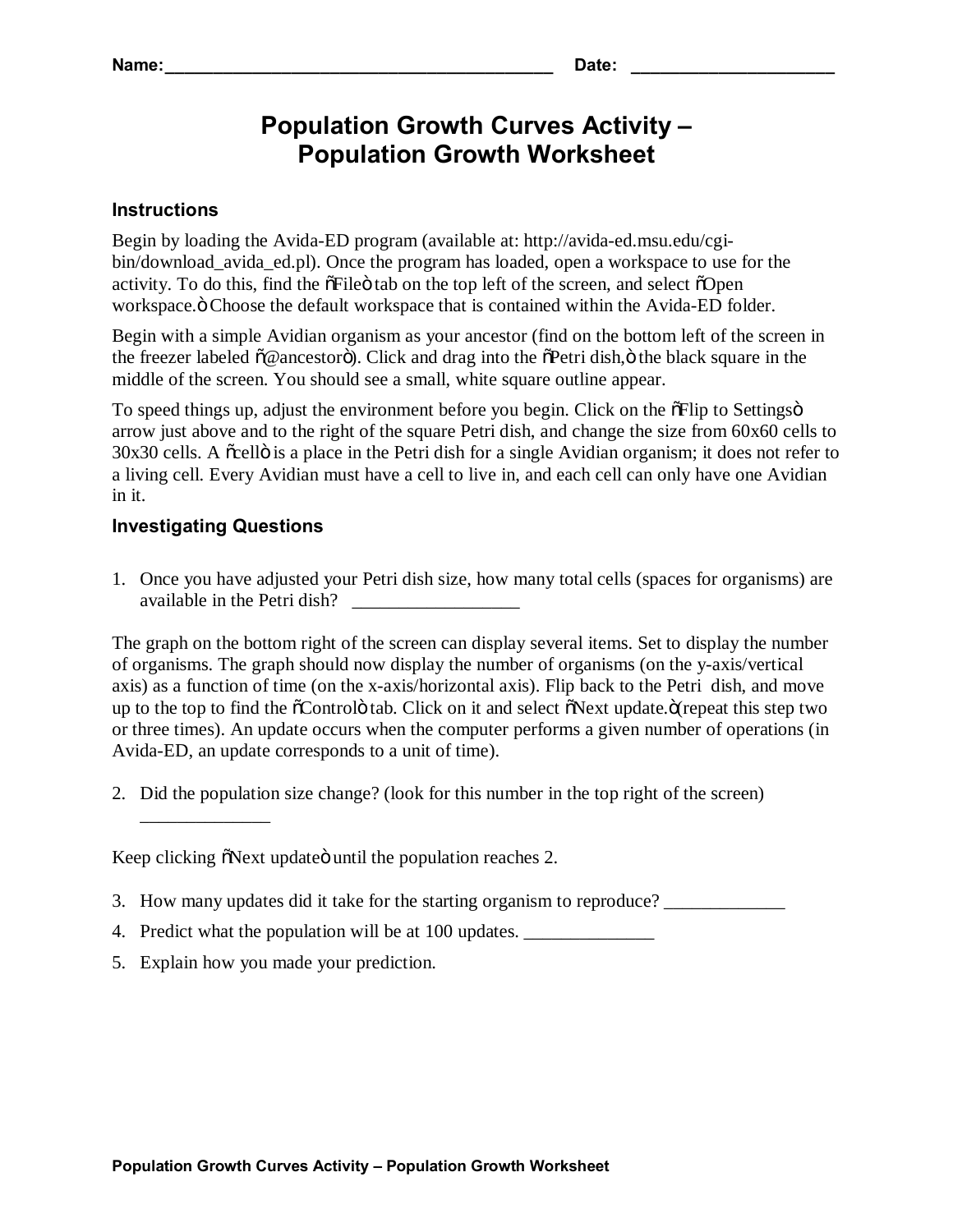Flip over to the settings screen. On the bottom, select the program to pause at 100 updates. Return to the Petri dish, and run until 100 updates (use the triangular play symbol just below the Petri dish).

6. Did the actual results match your prediction? \_\_\_\_\_\_\_\_\_\_\_\_\_\_\_\_\_\_\_\_\_\_\_\_\_\_\_\_\_\_\_

Flip back to the settings screen, and set it to pause at 500 updates.

7. Before reaching 500 updates, predict the population at that time.

Allow the program to run. As the organisms grow, you should see them get closer and closer to the edge of the dish. Note the approximate update number when they reach the edge.

8. What was the population at 500 updates?

9. Number of updates when population reaches the edge of the dish \_\_\_\_\_\_\_\_\_\_\_\_\_\_

In most cases, there will be a few empty cells in the Petri dish (should be black in appearance). These are locations where the previous organism has died, and a new organism has yet to take that space. So, even though the environment will support 900 organisms, you will probably have a total of a few less than 900 at any given time.

Look at the graph in the bottom right that shows population growth. Find the spot on the graph that corresponds to the number of updates when the population reached the edge of the dish (see #8 above).

10. What do you notice about the slope of the line at this point?

\_\_\_\_\_\_\_\_\_\_\_\_\_\_\_\_\_\_\_\_\_\_\_\_\_\_\_\_\_\_\_\_\_\_\_\_\_\_\_\_\_\_\_\_\_\_\_\_\_\_\_\_\_\_\_\_\_\_\_\_\_\_\_\_\_\_\_\_\_\_\_\_\_\_\_

\_\_\_\_\_\_\_\_\_\_\_\_\_\_\_\_\_\_\_\_\_\_\_\_\_\_\_\_\_\_\_\_\_\_\_\_\_\_\_\_\_\_\_\_\_\_\_\_\_\_\_\_\_\_\_\_\_\_\_\_\_\_\_\_\_\_\_\_\_\_\_\_\_\_

11. Why did the population growth eventually slow down and stop?

12. What is the carrying capacity of this Petri dish? \_\_\_\_\_\_\_\_\_\_\_\_\_\_\_\_\_\_\_\_\_\_\_\_\_\_

- 13. In the Avida world, organisms are competing for space in which to live. In Avida-ED, however, there are only so many cells for Avidians to live. Other than space, what factors might limit a biological population's carrying capacity? \_\_\_\_\_\_\_\_\_\_\_\_\_\_\_\_\_\_\_\_\_\_\_\_\_\_\_\_\_\_\_\_\_\_\_\_
- 14. Based on the simulation results, when (how many updates) did the population reach the carrying capacity of their environment? \_\_\_\_\_\_\_\_\_\_\_\_\_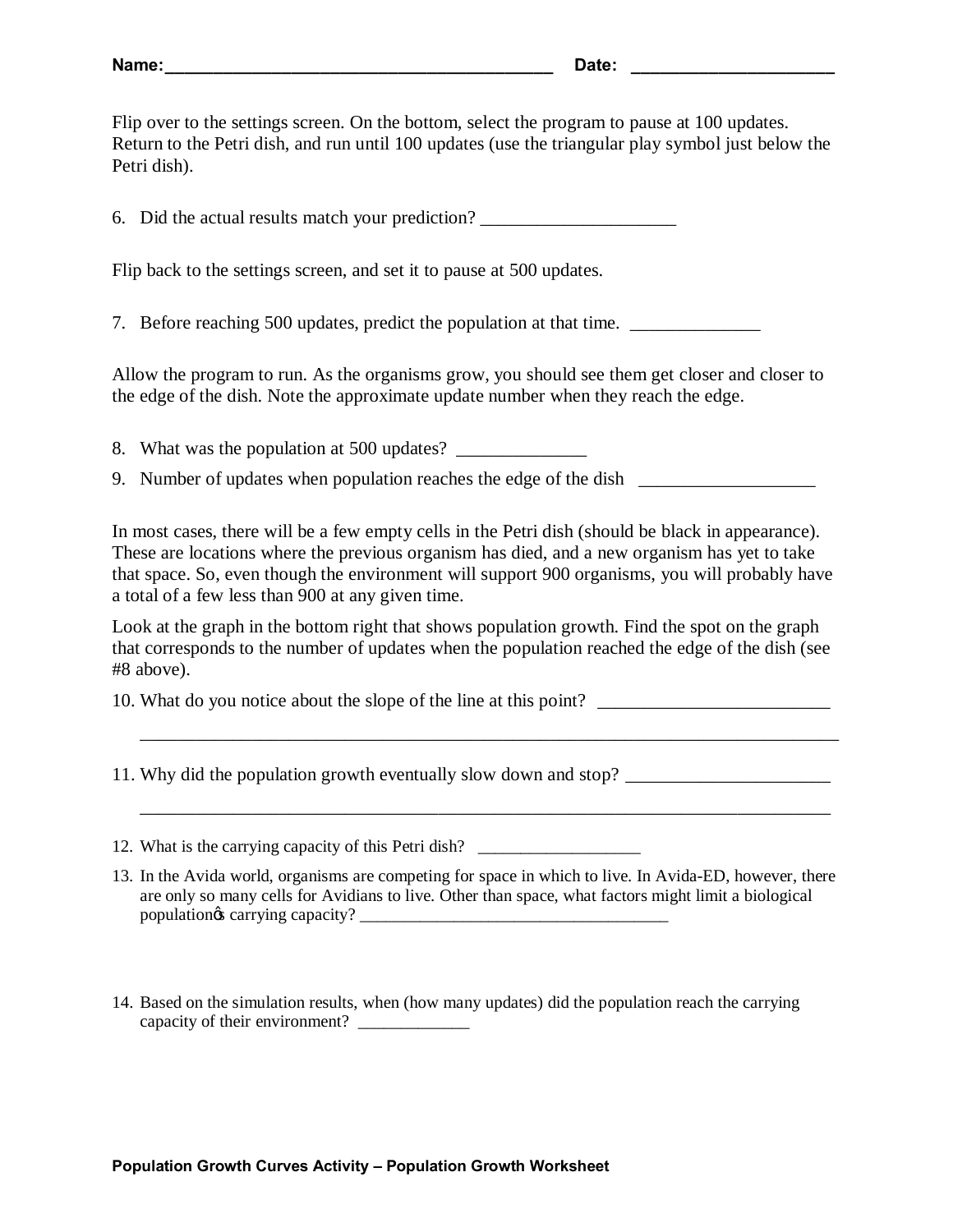Now let the carrying capacity. Click on the snowflake symbol and freeze the populated dish, this will allow you to compare the results of this experiment with others you will soon perform.

Go to the control tab and start a new experiment. Drag in the same common ancestor (@ancestor), and this time when you flip to the settings screen, make the Petri dish 20x20 cells to lower the carrying capacity. Set the program to pause at 500 updates. Save the populated dish, and follow the same steps to create another experiment where the Petri dish is adjusted to 40x40 cells. Be sure to save the dish when you reach 500 updates. You dongt need to record all your population data by hand, the program does it all for you.

To compare your results from the different runs, you need to switch to analysis mode in the top left panel. Then, drag the frozen dishes you preserved from the freezer onto the graph. You can choose the color for the lines, or use the  $\tilde{o}X\tilde{o}$  if you want to delete a data set. Make sure you are showing the number of organisms as the variable displayed (bottom right of the screen), not fitness or other information the program can provide.

- 15. Just by looking at this graph, how can you determine the carrying capacity for each of your Petri Dishes?
- 16. Look at the shape of all the lines on your graph, what do they all have in common? Describe the general shape of the line?
- 17. Just look at the first 250 updates. Why doesngt the population growth take off right away when the experiment begins?

A curve like this is often called a **logistic growth curve**. It has a period of slow growth as the population builds, then a period of rapid expansion (exponential growth). This growth slows as the populations get closer to the limit of organisms the environment can support, eventually stopping once the population reaches the environment a carrying capacity. In biological systems, the organisms often do exceed their carrying capacity, but when the environment cand support the larger population, individuals die and the population comes back down.

18. Compare the results you graphed from your largest and smallest Petri dishes. At 50 updates, what is the population of the dishes? and and  $\Box$